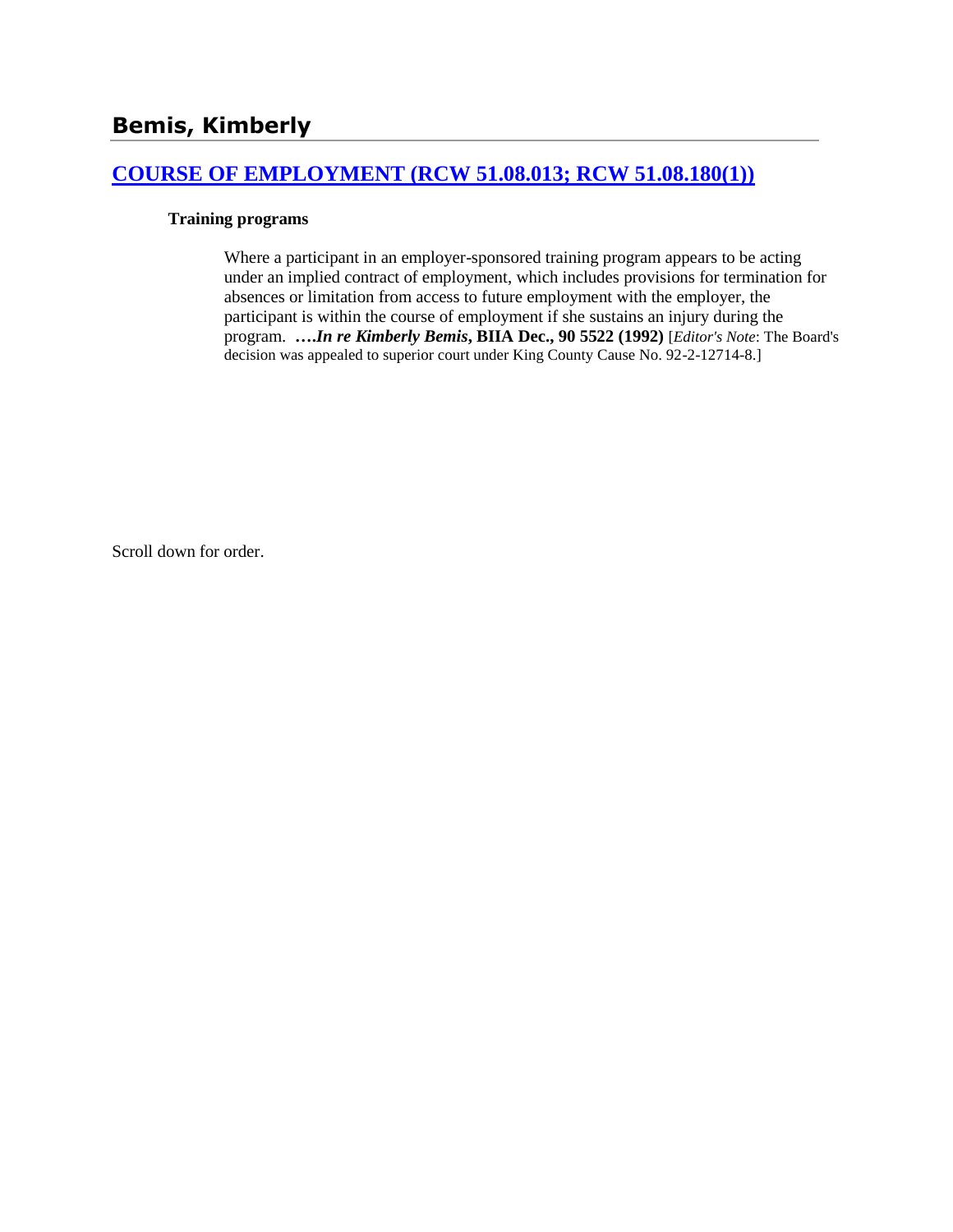### **BEFORE THE BOARD OF INDUSTRIAL INSURANCE APPEALS STATE OF WASHINGTON**

**)**

**IN RE: KIMBERLY J. BEMIS ) DOCKET NO. 90 5522**

**CLAIM NO. T-446053 ) DECISION AND ORDER**

APPEARANCES:

Claimant, Kimberly J. Bemis, by Cohen & Keith-Miller, per Verlaine Keith-Miller

Self-insured Employer, Alaska Airlines, by Roberts, Reinisch, MacKenzie, Healey & Wilson, per Michael H. Weier

This is an appeal filed by the claimant, Kimberly J. Bemis, on October 12, 1990 from an order of the Department of Labor and Industries dated August 30, 1990 which affirmed a Department order dated July 9, 1990 which rejected the claim because there was no proof of a specific injury at a definite time and place in the course of employment, because the claimant's condition was not the result of an industrial injury as defined by the laws of the state of Washington, and because no licensed physician's report or medical proof had been filed as required by law. **REVERSED AND REMANDED.**

# **PROCEDURAL AND EVIDENTIARY MATTERS**

Pursuant to RCW 51.52.104 and RCW 51.52.106, this matter is before the Board for review and decision on a timely Petition for Review filed by the claimant to a Proposed Decision and Order issued on October 22, 1991 in which the order of the Department dated August 30, 1990 was affirmed.

The Board has reviewed the evidentiary rulings in the record of proceedings and finds that no prejudicial error was committed and said rulings are hereby affirmed.

As a preliminary matter, the claimant alleges that because the self-insured employer did not appeal from the Department order of August 30, 1990, it could not properly raise a defense of lack of employment relationship when the claimant appealed. RCW 51.52.060 provides that "any worker, beneficiary, employer or other person 'aggrieved' by an order, decision or award of the department must, before he appeals to the courts, file with the board and director, by mail or personally, within sixty days...". The self-insured employer was not aggrieved by the August 30, 1990 order. One of the reasons that the Department gave for rejecting the claim was that there was "no proof of a specific injury at a definite time and place in the course of employment." (Emphasis added.) As the appealing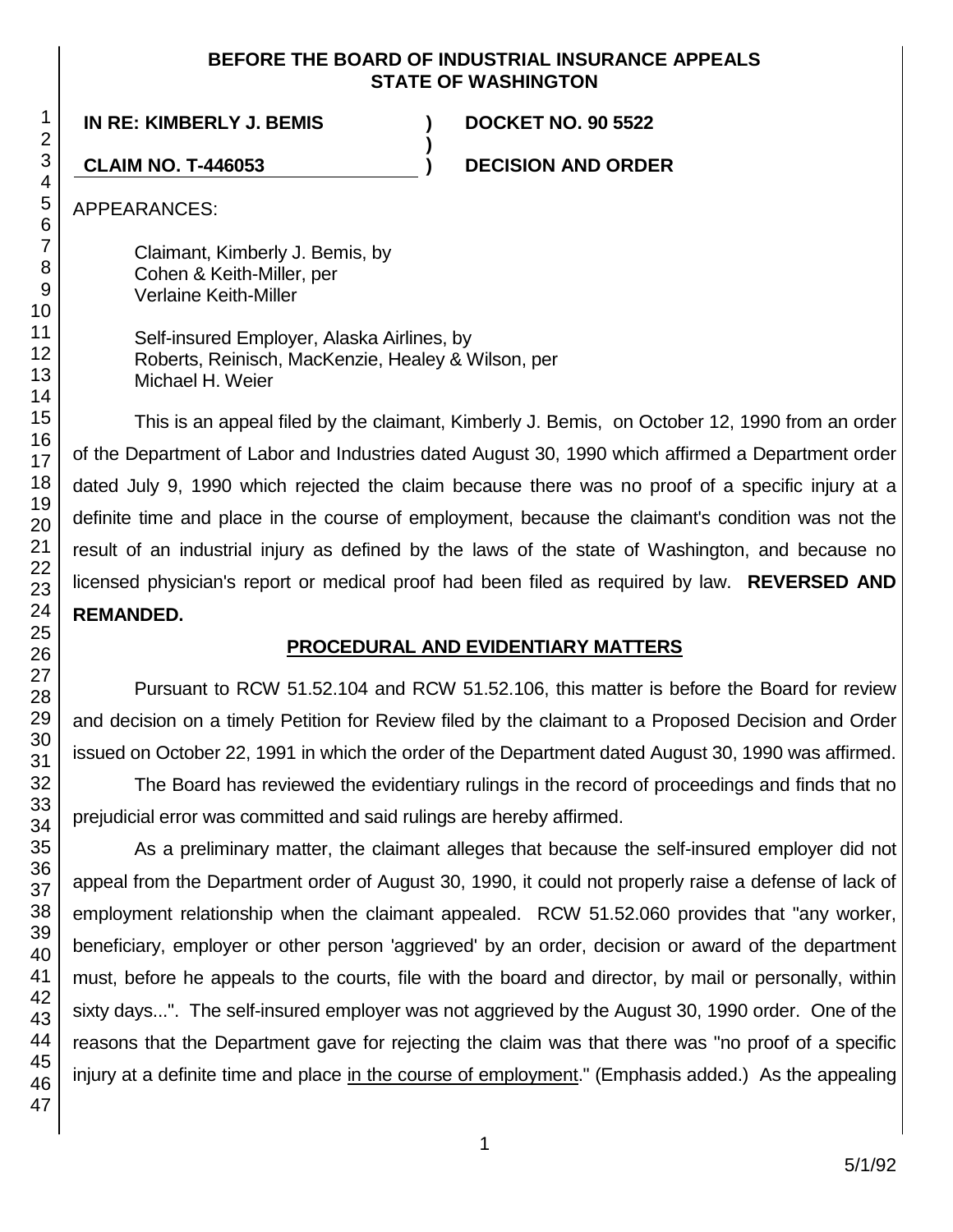party, the claimant had the burden of proving all material elements of her claim, including the existence of an employment relationship. The industrial appeals judge properly permitted the selfinsured employer to raise the defense at the hearing.

The Department order of August 30, 1990 included failure to file a medical report as required by law as one of the bases for rejecting the claim. The parties agreed at hearing that a report had, in fact, been filed. That issue is, therefore, not before us on review.

## **DECISION**

The issues on appeal are whether claimant Kimberly J. Bemis was an employee of Alaska Airlines for industrial insurance purposes on April 27, 1990, and whether she suffered an industrial injury on that date in the course of that employment. We find for the claimant on both issues.

In the spring of 1990, Ms. Bemis applied for admission to an Alaska Airlines flight attendant training program and employment with Alaska Airlines in that capacity. After she applied, Alaska Airlines conducted a background check on Ms. Bemis. The airline also required that she pass a physical examination performed by a physician of its choice before entering training.

The training program consisted of 5 weeks of curriculum designed to meet the requirements established by the Federal Aviation Administration in 14 CFR Ch.1, Sec. 121.400 et seq., and to familiarize trainees with specific Alaska Airlines policies and procedures. The first week of training introduced trainees to Alaska Airlines Company policies; the last week included Alaska Airlines catering and food service requirements. The remaining training and testing familiarized the participants with the characteristics, operation, and safety features of particular aircraft operated by Alaska Airlines.

Absence from any portion of the training disqualified a trainee from completing the course. Course attendance was mandatory both for novices, like Ms. Bemis, and for flight attendants with experience at other airlines, although the curriculum apparently varied slightly for experienced flight attendants.

Classes were conducted on premises owned by Alaska Airlines and taught and administered by Alaska Airlines employees. Flight and simulation training was conducted in aircraft owned by Alaska Airlines. Participants who successfully completed the program were guaranteed employment with Alaska Airlines. Ms. Beemis was eventually dismissed or released from the program because she did not meet Alaska Airlines subjective criteria although she had passed the objective portions of the instruction.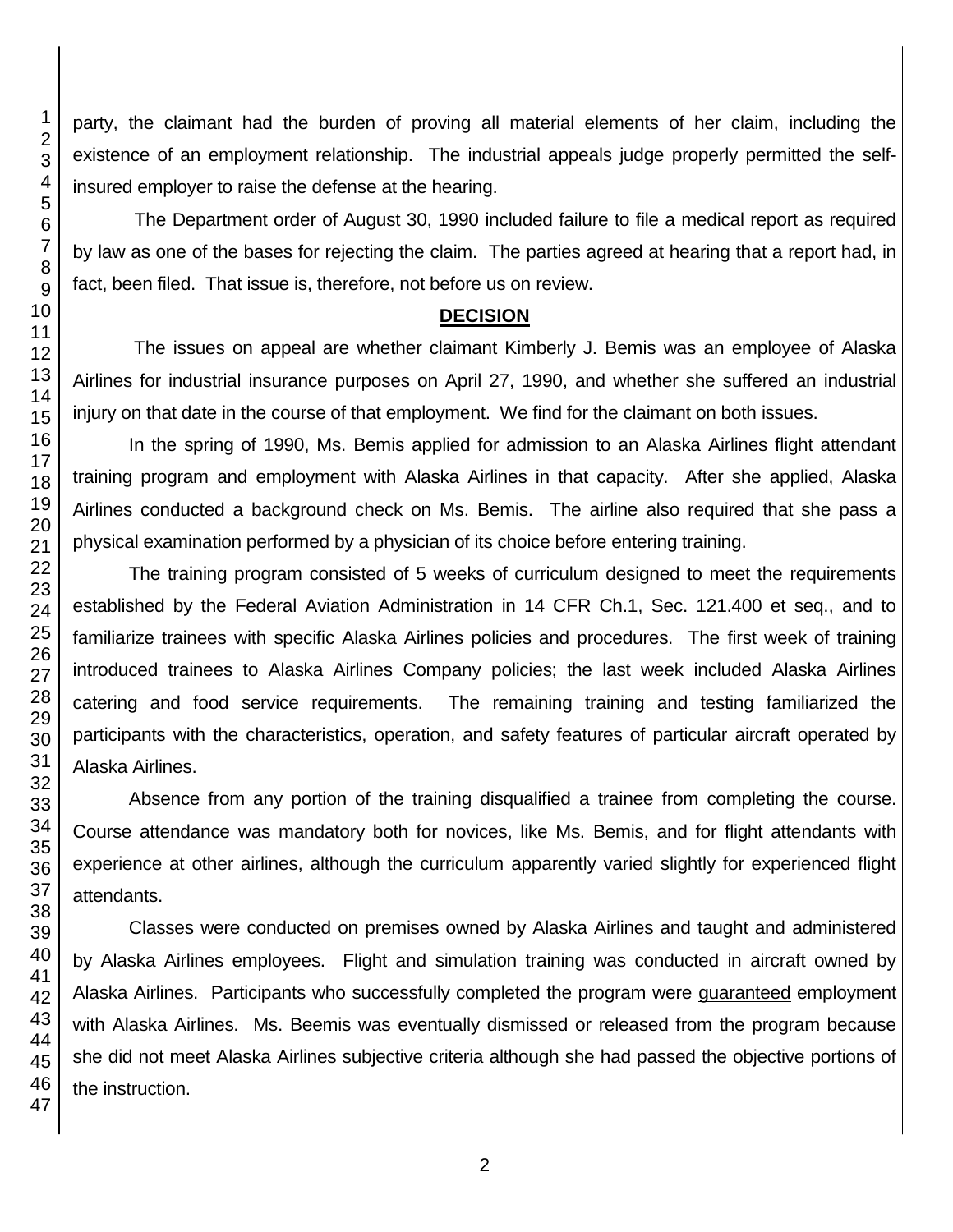Alaska Airlines bore the cost of the training. In addition each participant received \$8.00 per diem from Alaska Airlines during the period of the course. This was a flat rate, daily allowance paid to all participants. Ostensibly it was to pay for lunches or food although receipts were apparently not required by Alaska Airlines.

Ms. Bemis began her course of flight attendant training on April 16, 1990. On April 27, 1990, the course included an airplane emergency evacuation drill in which the students deployed and used an inflatable escape slide. An actual Alaska Airlines aircraft was utilized for this drill. The students were to learn the proper way to exit from an aircraft under emergency conditions. For the purposes of training, the concrete hangar floor/runway at the bottom of the slide was covered with foam mattresses. Two instructors were stationed at the base of the slide to catch trainees as they slid down.

Ms. Bemis deployed the slide and was the first trainee to descend. As instructed, she crossed her arms over her chest, jumped from the plane onto the slide and slid to the bottom. Her recollection is that the instructors failed to catch her and she landed very hard on her tailbone. She experienced immediate pain, which continued through the balance of her participation in the training program. She was unable to consult a doctor until she left the training program, because absence from any of the classes would have resulted in her dismissal from the course.

John Mace and Jim Alford, the Alaska Airlines instructors who were stationed to catch Ms. Bemis as she descended the slide, recall catching her. They do not remember Ms. Beemis having any physical problems after completing the slide exercise. We do not agree with our industrial appeals judge that these gentlemen did not have specific reason to remember Ms. Bemis out of a class of forty students. Throughout the course, Ms. Bemis displayed a variety of physical ailments which required her to use heating pads and ice packs. This behavior would have attracted the attention of the average person, let alone persons who were evaluating her physical fitness to work as a flight attendant. However, the fact that the instructors remember her does not mean that she was not actually injured during the evacuation exercise. We do not find that their testimony is persuasive on this point.

Ms. Bemis presented the corroborating testimony of a fellow trainee who recalled her complaining of pain on the day of the exercise. Further, her attending chiropractor diagnosed acute lumbosacral sprain/strain with aberrant, abnormal joint motion in her lumbar spine, lumbar subluxations and anterior displacement of the coccyx. He related these diagnoses to the incident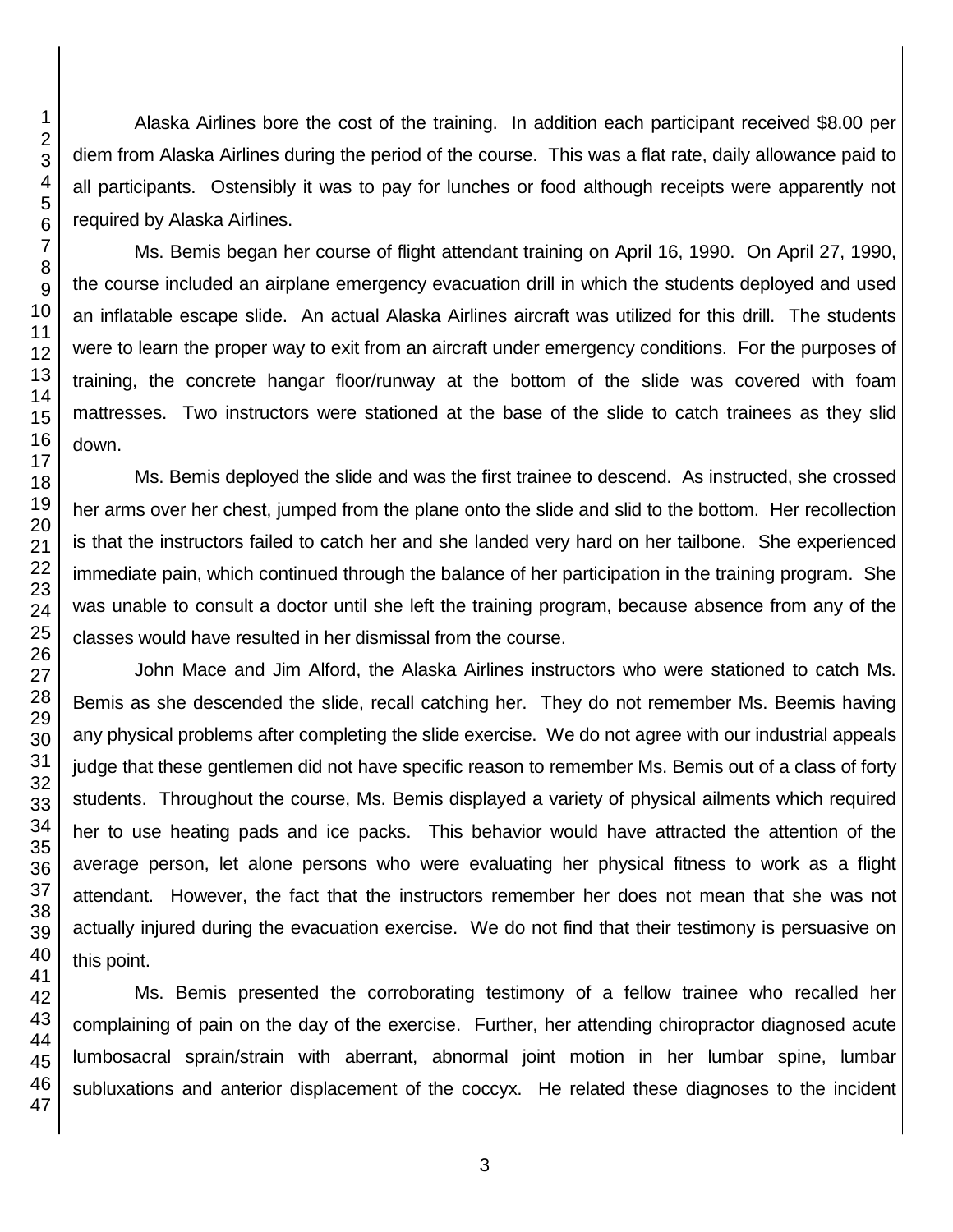described by Ms. Bemis. Alaska Airlines presented no contradictory medical testimony. Ms. Bemis denied that her back complaints pre-existed the alleged injury. She had previously passed the Alaska Airlines physical examination for acceptance into the training program, which tends to corroborate her history on that point. The claimant clearly prevails on the issue of whether she suffered an injury during the slide evacuation exercise on April 27, 1990.

We turn now to the more difficult question of whether Ms. Bemis' injury occurred while she was in the course of employment with Alaska Airlines. Our industrial appeals judge relied on the provisions of RCW 51.12.130<sup>1</sup> to conclude that there was no employment relationship. Mindful of the rule that statutes must be construed in their entirety and not piecemeal, see, e.g., Donovick V. Seattle-First Nat. Bank, 111 Wn.2d 413, 757 P.2d 1378 (1988), we conclude that RCW 51.12.130 does not apply in this case.

The self-insured employer proposed, and our industrial appeals judge agreed, that the language of RCW 51.12.130, entitled "Registered apprentices and trainees", operates to exclude all "unregistered" apprentices and trainees from coverage under Title 51 RCW. In fact, the actual impact of the statute is extremely limited. The statute applies only to those registered apprentices and trainees who are "participating in supplemental and related instruction classes conducted by a school district, a community college, a vocational school, or a local joint apprenticeship committee" and who do not receive wages during the time that they are attending the described supplemental instruction

 $1^1$ RCW 51.12.130 provides, in pertinent part:

(Emphasis added.)

l

<sup>(1)</sup> All persons registered as apprentices or trainees with the state apprenticeship council and participating in supplemental and related instruction classes conducted by a school district, a community college, a vocational school, or a local joint apprenticeship committee shall be considered as workers of the state apprenticeship council and subject to the provisions of Title 51 RCW, for the time spent in actual attendance at such supplemental and related instruction classes

<sup>…</sup> (3) Only those apprentices or trainees who are registered with the state apprenticeship council prior to their injury or death and who incur such injury or death while participating in supplemental and related instruction classes shall be entitled to benefits under the provisions of Title 51 RCW.

 <sup>(4)</sup> The filing of claims for benefits under the authority of this section shall be the exclusive remedy of apprentices and trainees and their beneficiaries for injuries or death compensable under the provisions of Title 51 RCW against the state, its political subdivisions, the school district, community college or vocational school and their members, officers or employees or any employer regardless of negligence.

 <sup>(5)</sup> This section shall not apply to any apprentice or trainee who has earned wages for the time spent in participating in supplemental and related instruction classes.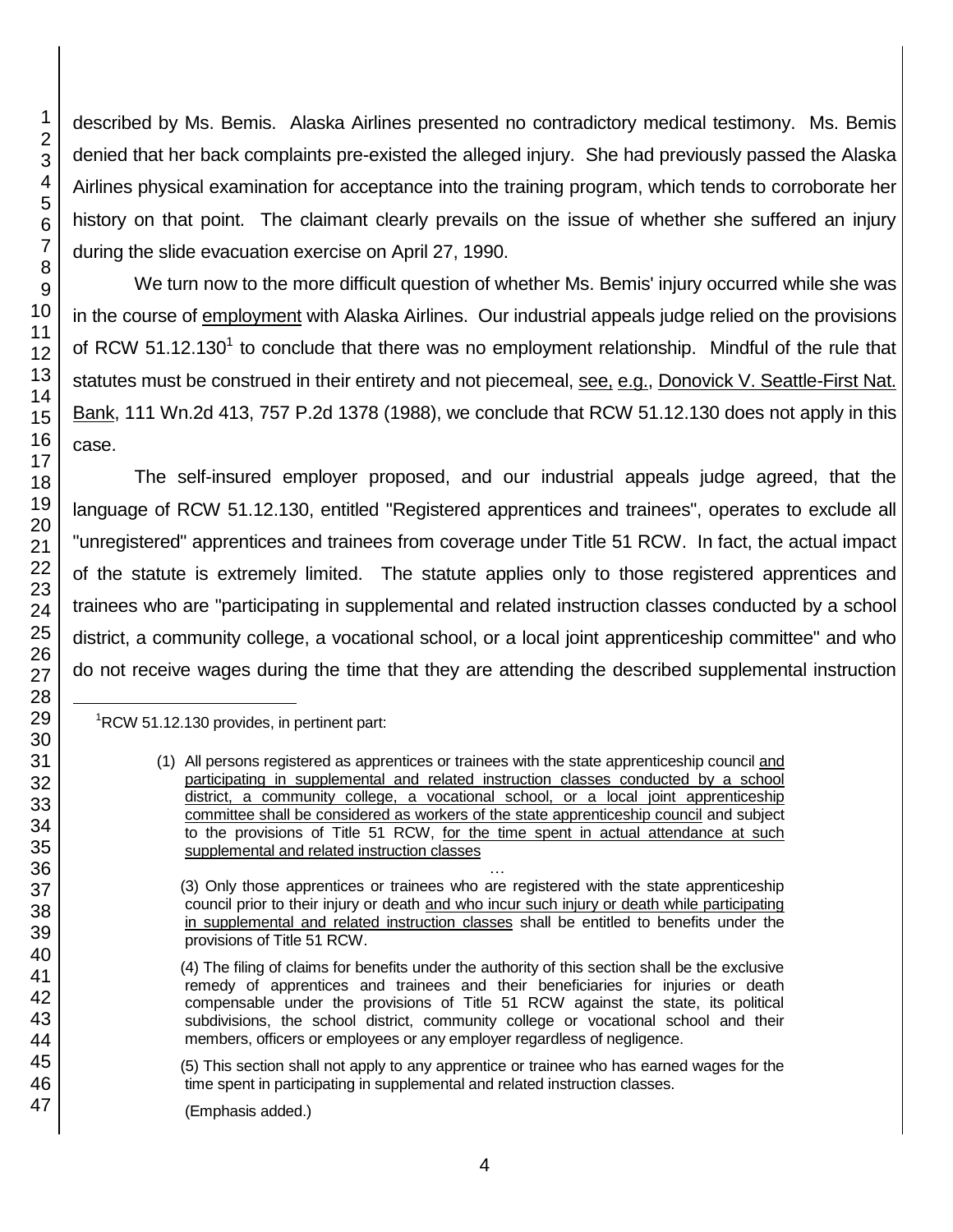classes. The effect of the statute is that registered trainees and apprentices are "considered as workers of the state apprenticeship council and subject to the provisions of Title 51 RCW, for the time spent in actual attendance at such supplemental and related instruction classes."

RCW 51.12.130 does not create a blanket exclusion from coverage for workers who are trainees or apprentices but who are not registered with the state apprenticeship council. For example, a carpenter's apprentice on a construction site, who receives an hourly wage while actually framing buildings under the control and direction of the employer, is entitled to benefits if injured during that activity, regardless of whether he or she is registered with the apprenticeship council.

What RCW 51.12.130 does for registered apprentices and trainees is create a right to benefits under circumstances where the right would not ordinarily exist: during training conducted by a third party on premises not controlled by the employer! In order to equitably assess the costs of that coverage, the statute itself further creates a special employment relationship between the identified class of workers and the state apprenticeship council. Section (3) of the statute clarifies that the relationship between the worker and the apprenticeship council exists, and coverage under this provision applies, only while the worker is attending the specified supplemental instruction classes.

Just as RCW 51.04.010 abolishes any cause of action by an employee against an employer for work-related injuries, Section (4) of RCW 52.12.130 restricts covered apprentices and trainees from suing the entities who provide the supplemental instruction covered by the statute. Any broader interpretation of RCW 51.12.130 is absurd in light of the stated purpose of the Industrial Insurance Act to provide "sure and certain relief for workers, injured in their work...." RCW 51.04.010. Ms. Bemis was not a registered trainee or apprentice nor is she required to be under the facts of this case in order to establish her entitlement to benefits under Title 51 RCW. She was not attending "supplemental and related instruction" at one of the institutions specified in the statute. She was receiving initial, primary, job training from Alaska Airlines and its employees at an Alaska Airlines facility. Much was made in the record that this training was under the requirements "imposed" by the F.A.A. Presumably this was an effort to demonstrate that this flight attendant training was under the auspices of a "third party" as contemplated by RCW 51.12.130. This is clearly not the case as this training was completely under the sponsorship of Alaska Airlines and for its benefit. This was not a situation of the F.A.A. acting as a "vocational technical school" providing supplemental and related instruction classes.

The question remains whether she was an employee of Alaska Airlines during that initial training.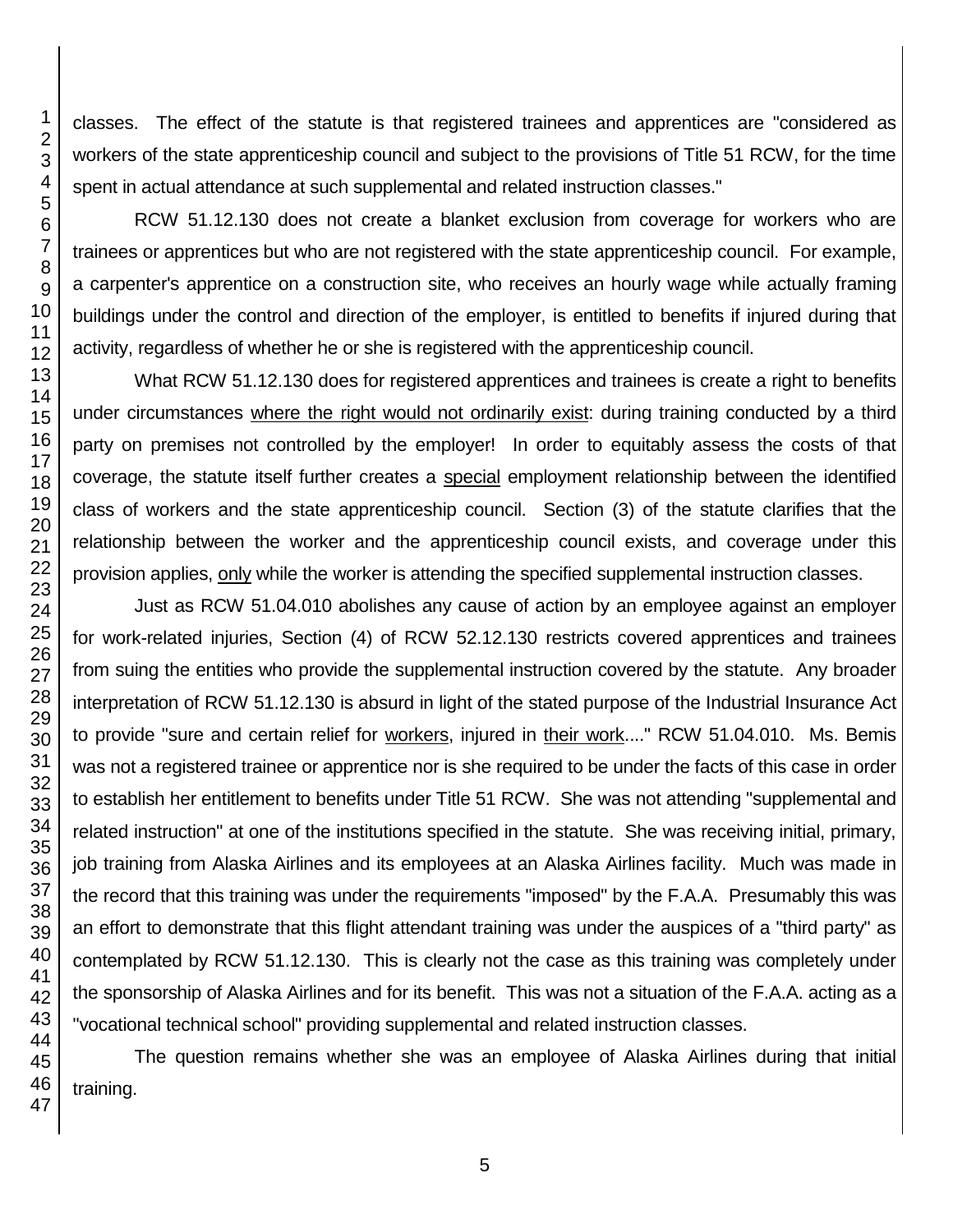A settled principle of industrial insurance law in this state is that "while the act should be liberally construed in favor of those who come within its terms, persons who claim rights thereunder should be held to strict proof of their right to receive the benefits provided by the act." Olympia Brewing Company v. Dep't of Labor & Indus., 34 Wn.2d 498, 505, 208 P.2d 1181 (1949). See, also, Clausen v. Dep't of Labor & Indus., 15 Wn.2d 62, 69, 129 P.2d 777 (1942); Berry v. Dep't of Labor & Indus., 45 Wn.App. 883, 729 P.2d 63 (1986). In this case, Ms. Bemis bears the burden of proving that she had a contract of employment with Alaska Airlines.

A contract of employment may be express or implied. Clausen v. Dep't of Labor and Indus. The Clausen court, at 69, identified criteria for evaluating the existence of an implied contract of employment.

> It is impossible to lay down a rule by which the status of a person performing a service for another can be definitely fixed as an employee. Ordinarily, no single feature of the relation is determinative, but all must be considered together. Particularly, it is important to consider the following elements: the right to control and discharge, payment of wages, and the contractual relationship, whether express or implied. 1 Schneider, Workmen's Compensation Text (Perm. Ed.) 575, Sec. 220.

All of the elements identified in Clausen were present in the relationship between Ms. Bemis and Alaska Airlines.

The self-insured employer had a high degree of control over its trainees during the five week course. Attendance was mandatory for approximately 8 hours per day. Absence even for a medical condition was grounds for summary dismissal from the course. The training location and equipment belonged to Alaska Airlines. The trainers were Alaska Airlines employees.

As previously noted, Alaska Airlines interposes as a defense that the course content and format was mandated by the F.A.A. and that, therefore, such control as was exercised was exercised by the F.A.A. This argument fails, especially in the face of the actual language of 14 CFR Ch. 1, Sec. 121.405, which only requires that the airline (certificate holder) submit its training program for approval. The program will be approved so long as it meets the minimum subject matter and hours required by the F.A.A. The actual training provided by Alaska Airlines included numerous components of procedures peculiar to Alaska Airlines, specifically a full week devoted to Alaska Airlines policies as well as additional time devoted to other Alaska Airlines procedures including food service and catering. The 8 hour per day format was apparently selected by Alaska Airlines, as was the training location and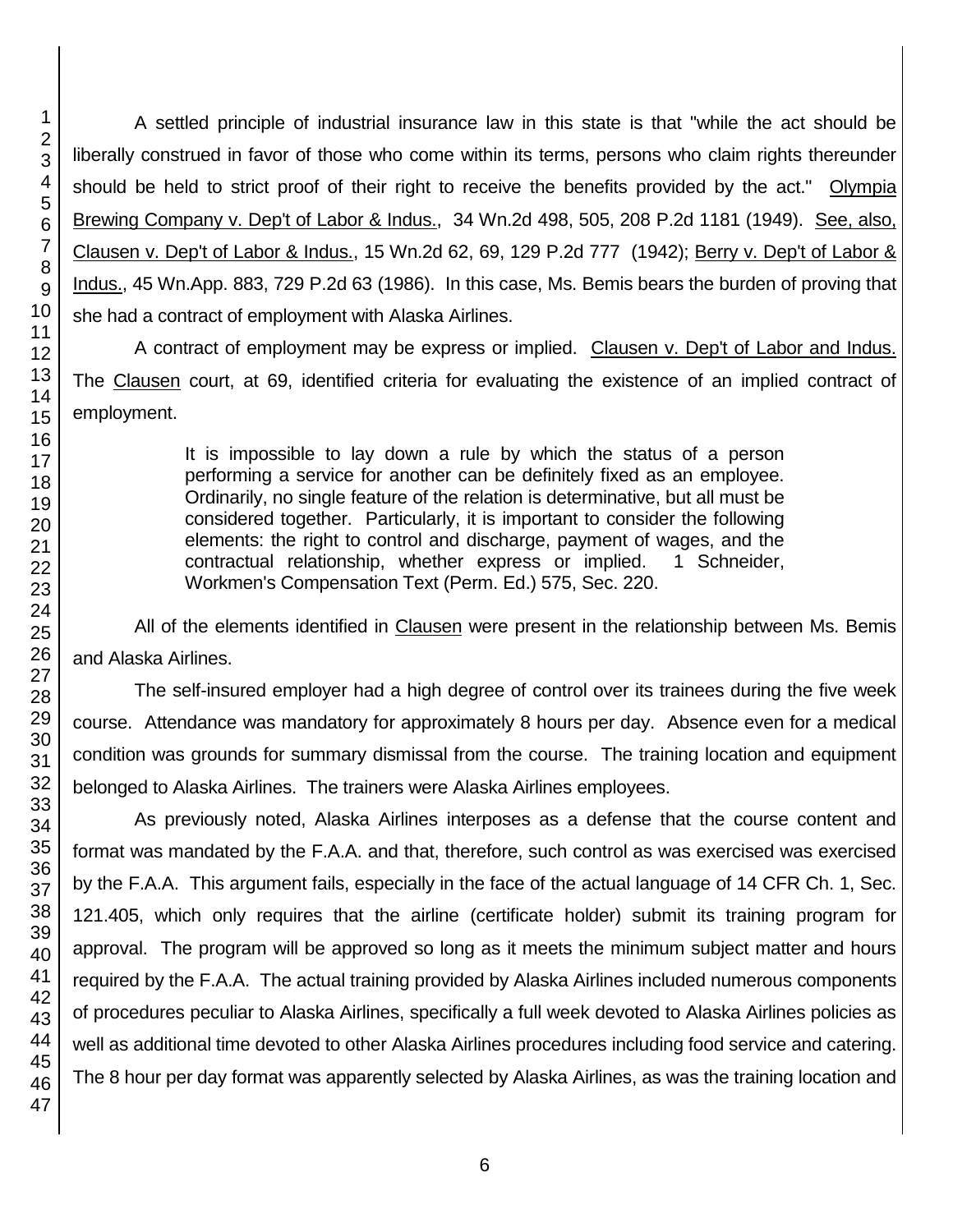the trainers. The airplanes on which the participants trained were specific to the types of aircraft used by Alaska Airlines.

In sum, Alaska Airlines tailored the training program to suit its specific needs as well as any residual requirements the F.A.A. may have had.

Alaska Airlines retained the right to discharge trainees from the program and from access to future employment with Alaska Airlines. Ms. Bemis was, in fact, discharged from the program a few days before the classes ended because the Alaska Airlines employees who were training her did not think she was physically strong enough to meet Alaska's requirements. If the training experience was truly an arms-length, generic, transaction the airline could have let her complete the training and simply directed her to seek employment with another airline. In practice, however, completion of the training guarantees future employment with Alaska Airlines. Ms. Bemis was not only dismissed from the training program, she was discharged from permanent employment with Alaska Airlines.

Alaska Airlines alleges that an essential feature of an employment relationship is missing because Ms. Bemis received no wages during the training course. RCW 51.08.178 defines wages for the purpose of calculating benefits as including "the reasonable value of board, housing, fuel or other consideration of like nature received from the employer as part of the contract of hire." This Board has previously held that per diem paid for the cost of meals must be included as wages for the purpose of calculating time loss compensation benefits. In re: James A. Young, Dckt. No. 89 3233 (May 1, 1991). In the Young case, the worker received per diem in addition to an hourly wage. The Department calculated benefits solely on the basis of the hourly wage. We concluded that as the worker had to incur the expense of eating whether or not he was on the job, the per diem was intended as an additional economic benefit to the worker, not as mere reimbursement for a work-related expense.

Similarly, Ms. Bemis would have the expense of eating lunch whether she attended the training program or not. Nor is the fact that the per diem was only \$8.00 and not received in conjunction with an hourly wage or salary determinative.

The value of the course itself was further compensation. Neither party introduced evidence of the costs incurred by Alaska Airlines in providing training, but consider the elements involved. Alaska paid for the training location, the aircraft used for training, the personnel who conducted the training, and any materials incidental to the training. The trainees bore none of this expense by way of fees or educational "tuition" and, to that extent, they received "consideration of like nature" from Alaska Airlines.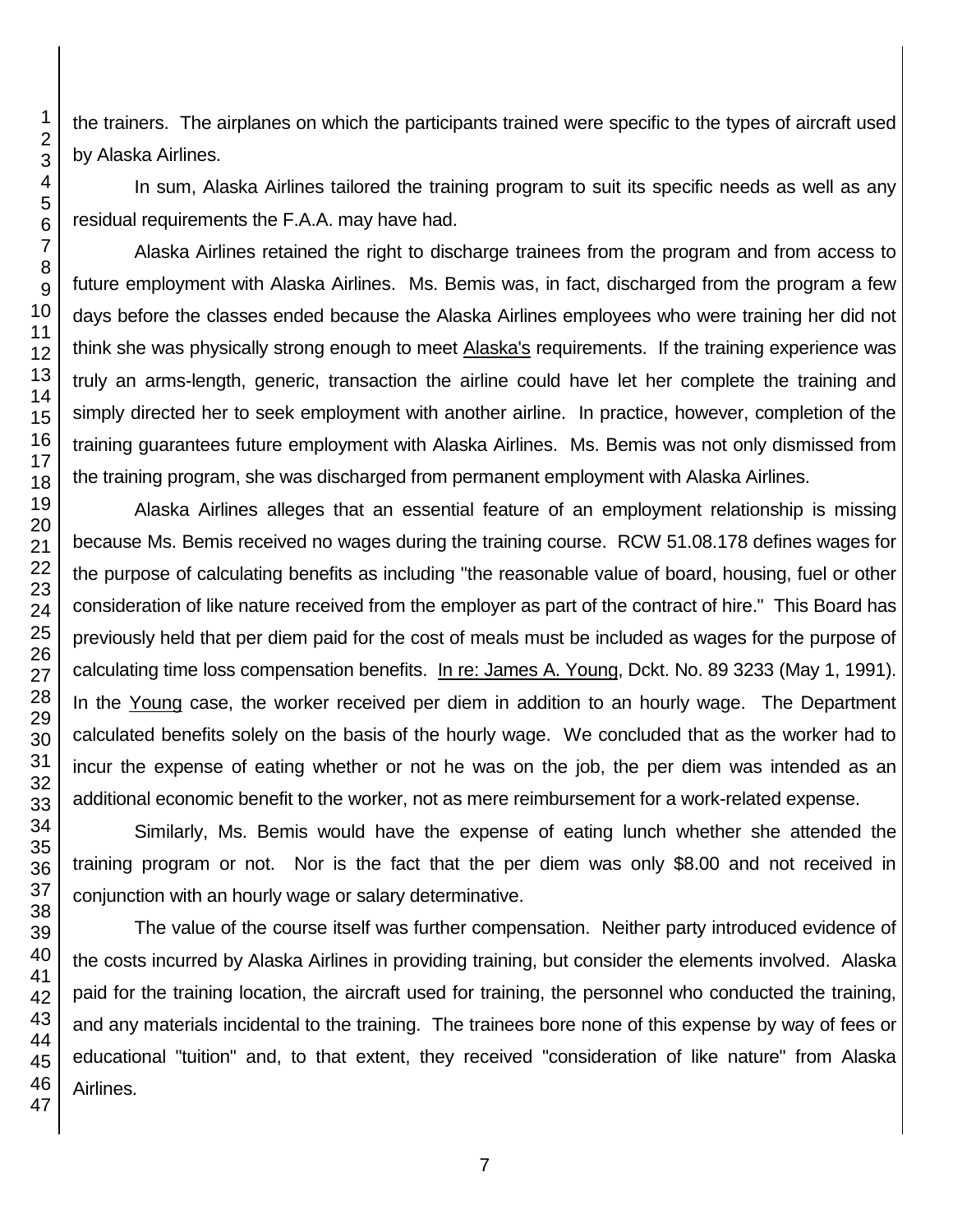Finally, Alaska Airlines guaranteed that upon successful completion of the training course, each participant would be considered "on call" as an Alaska Airlines flight attendant. This guarantee, along with the control the airline exercised over the trainees' attendance at the training program, the right to discharge them from the course at any time, and the consideration paid to the trainees in the form of per diem and free training, add up to an implied contract of employment at the onset of training.

Even in light of an implied contract of employment, Ms. Bemis had the burden of proving that an injury incurred during training, but before the actual beginning of full flight attendant duties, constituted an injury in the course of her employment. RCW 51.08.013 defines "course of employment" as an action undertaken 1) at the employer's direction or 2) in furtherance of the employer's interest. It is clear from the record that Ms. Bemis undertook flight attendant training at the direction of Alaska Airlines. She prevails, furthermore, even under an analysis of whether the training furthered the employer's business.

There is no Washington case law directly addressing injury to a worker who is being trained but has not yet begun performing the full duties of the intended job. Our research discloses a brief, but highly relevant, line of cases in other jurisdictions addressing the question of workers injured during "tryout" periods. The leading case on the issue is Smith v. Venezian Lamp Co., 168 N.Y.S.2d 764, 5 A.D. 12, (1957). In that case, the claimant had applied for a job as a lamp polisher with the defendant employer. The defendant agreed to an unpaid tryout. Mr. Smith received a lamp to polish. During the tryout, the lamp fell from the polishing machine, injuring him. The New York court concluded, at page 766, that "...[Where] the tryout involves an operation which would ordinarily be viewed as hazardous under the Worker's Compensation Law a special employment exists.... A tryout is for the benefit of the employer, as well as the applicant, and if it involves a hazardous job we see no valid reason why the applicant should not be entitled to the protection of the statute."

The common threads throughout the cases adopting the reasoning in Smith v. Venezian Lamp Co. are the risks to which the applicant is exposed, control exercised by the employer, and the benefit to the employer. See, e.e., Bode v. O. & W. Restaurant, 193 N.Y.S.2d 845, 9 App. Div.2d 969 (1959), as well as cases in other jurisdictions. Laeng v. Workmen's Compensation Appeals Board, 100 Cal.Rptr. 377, 494 P.2d 1 (1972); Moore v. Gundelfinger, 56 Mich.App. 73, 223 NW2d 643 (1974). According to the California court in Laeng, the benefit to the employer derives from the employer's ability "to select workers who are likely to be better suited for the available position." On that basis, the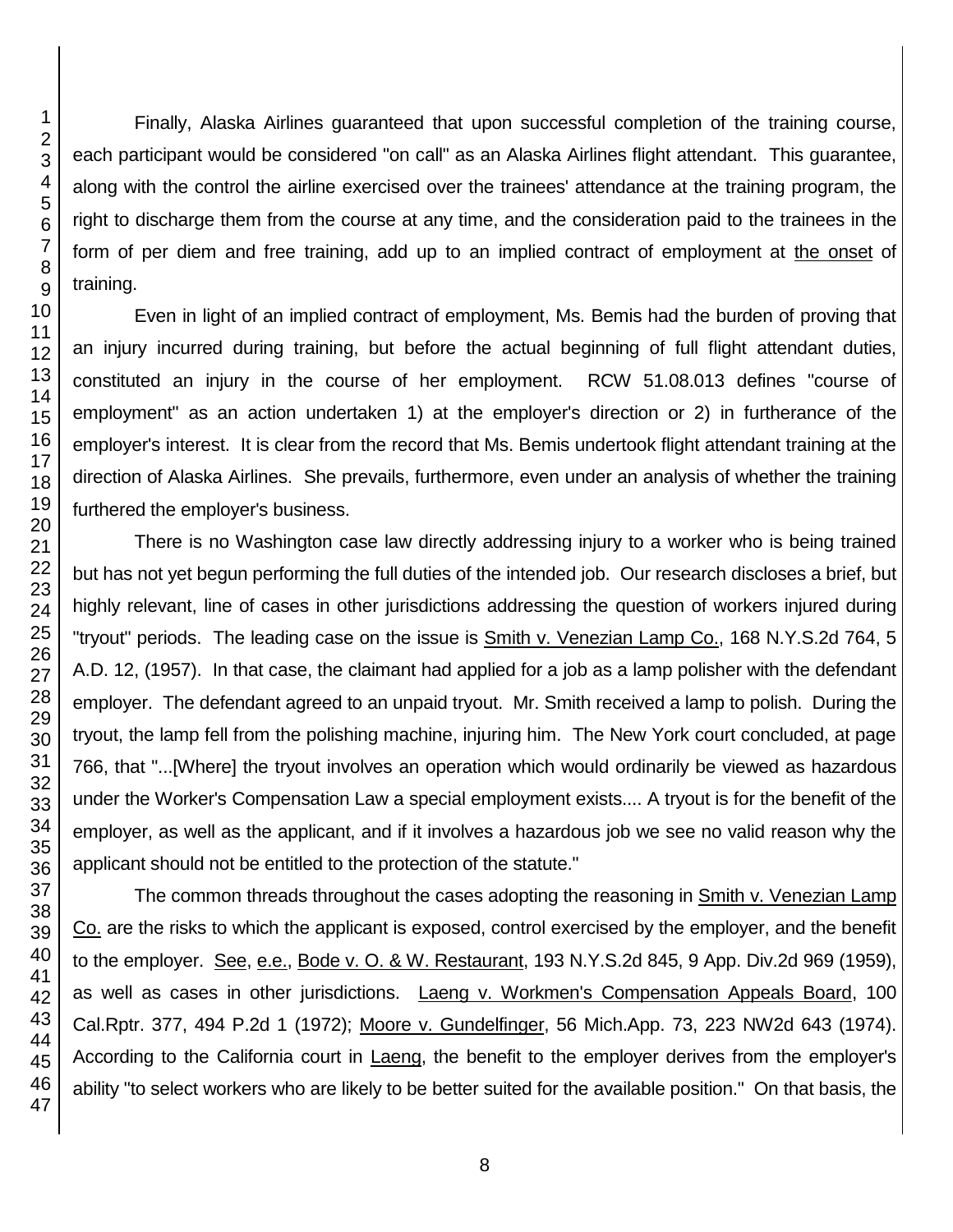Laeng court extended coverage to an applicant for the job of refuse collector who was injured during a pre-employment agility test.

While the Oregon Court of Appeals declined to extend coverage to an applicant injured during a pre-employment agility test, it distinguished that case from the circumstance where an employee is injured while engaged in pre-employment training. The court noted that under the latter circumstance the worker is "nevertheless performing services for the employer, namely, receiving training for the future benefit of the employer." In re: Dykes v. State Accident Ins. Fund, 47 Or.App 18, 7613 P.2d 1106,1107 (1980).

It is apparent that Alaska Airlines requires access to a pool of F.A.A. certified flight attendants. As an employer, it derived considerable benefit from Ms. Bemis' and her classmates' participation in the training which leads to that certification. Ms. Bemis was injured in the course of the required training. We must conclude, therefore, that she was injured while furthering the interest of her employer, Alaska Airlines.

The Department order of August 30, 1990 which rejected the claim because there was no proof of a specific injury at a definite time and place in the course of employment, because the claimant's condition was not the result of an industrial injury as defined by the laws of the state of Washington, and because no licensed physician's report or medical proof had been filed as required by law, is incorrect. The order should be reversed and the claim remanded to the Department with direction to allow the claim and direct the self-insured employer to provide further benefits according to law.

Proposed Finding of Fact No. 1, and Proposed Conclusion of Law No. 1 are hereby adopted as this Board's final finding and conclusion. In addition, the Board makes the following findings and conclusions:

# **FINDINGS OF FACT**

- 2. In the spring of 1990, claimant Kimberly J. Bemis applied for employment as an Alaska Airlines flight attendant. Upon completion of a two month interview process, Alaska Airlines approved her application and directed that she attend flight attendant training at an Alaska Airlines facility staffed by Alaska Airlines employees.
- 3. In accordance with the requirements of 14 CFR Ch.1, Sec. 121.400 et seq., Alaska Airlines is required to use only F.A.A. certified flight attendants on its commercial flights.
- 4. The five-week training program Ms. Bemis attended starting April 16, 1990 was designed by Alaska Airlines to satisfy the requirements of the Federal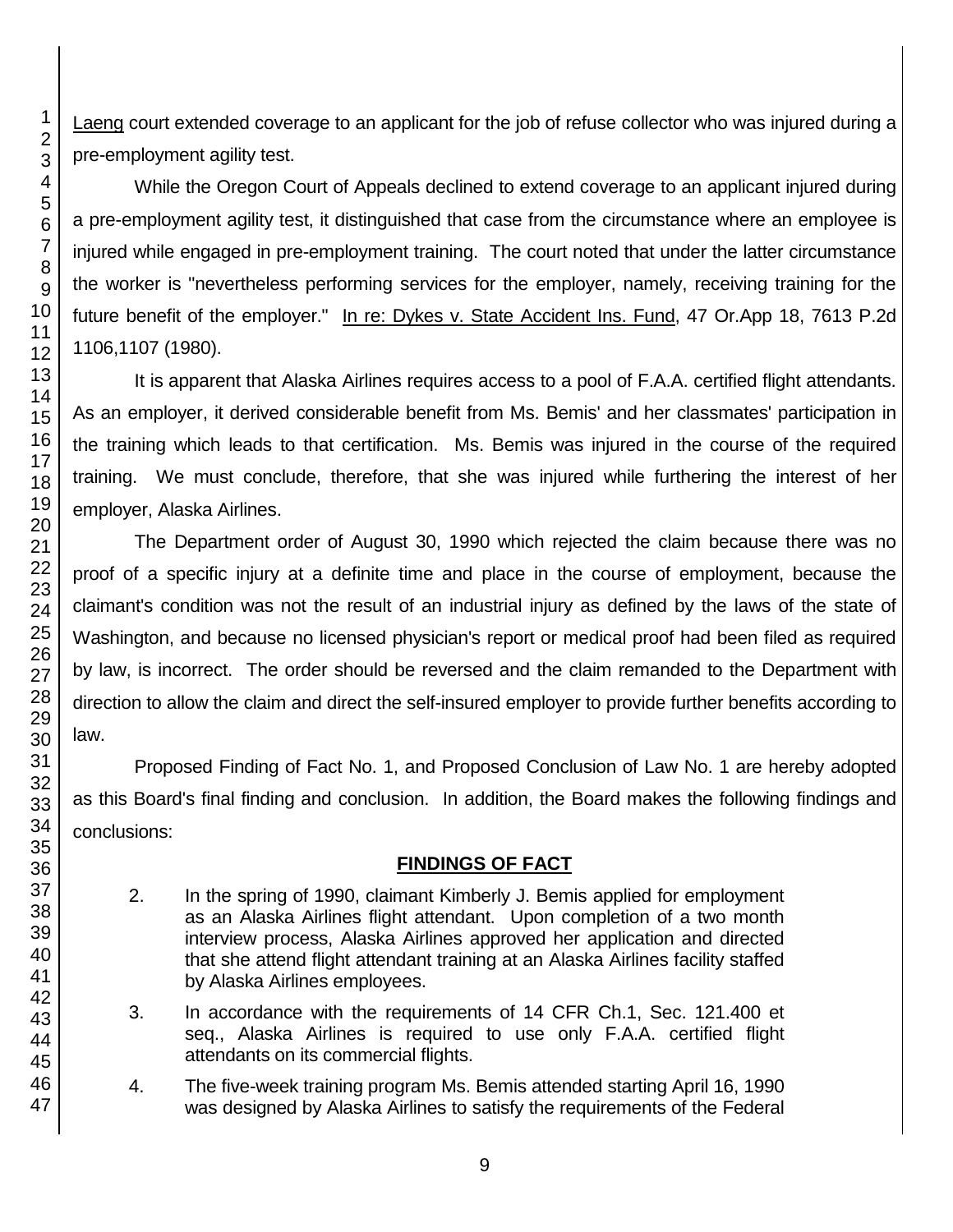Aviation Administration for certification of flight attendants, and to meet the company needs specific to Alaska Airlines. All facets of the training, including the specific hours of attendance and dates of training, were controlled by Alaska Airlines.

- 5. Alaska Airlines provided flight attendant training to Ms. Bemis and other program participants free of charge.
- 6. Alaska Airlines paid Ms. Bemis and other participants in the flight attendant training program per diem of \$8.00 per day for each day of the training.
- 7. Graduates of the Alaska Airlines flight attendant training course are automatically placed on the rolls of on-call flight attendants available to serve on Alaska Airlines' commercial flights without undergoing any further employment application process.
- 8. Alaska Airlines retained the right to discharge participants from the flight attendant training program prior to its conclusion, thereby precluding them from permanent employment as Alaska Airlines flight attendants.
- 9. Ms. Bemis' attendance at the flight attendant training program was in the course of her employment with Alaska Airlines in that it furthered the airline's business by contributing to the pool of its certified flight attendants.
- 10. On April 27, 1990, while in the course of her employment with Alaska Airlines, Kimberly J. Bemis injured her low back and coccyx when she landed hard on her buttocks during a flight evacuation exercise in which she exited from an Alaska Airlines aircraft on an inflatable slide or evacuation chute to the mattress-covered hanger floor.
- 11. Ms. Bemis' physical condition causally related to the industrial injury of April 27, 1990 was acute lumbosacral sprain/strain with aberrant, abnormal joint motion in her lumbar spine, lumbar subluxations and anterior displacement of the coccyx.
- 12. Medical proof of the injury was filed as required by the Industrial Insurance Act.

# **CONCLUSIONS OF LAW**

- 2. The per diem and tuition-free training provided by Alaska Airlines to Kimberly J. Bemis constituted wages within the meaning of the provisions of RCW 51.08.178.
- 3. On April 27, 1990, Kimberly J. Bemis was a covered worker within the meaning of the industrial insurance act and was engaged in the performance of duties in the course of her employment with Alaska Airlines as defined in RCW 51.08.013.
- 4. As an employee of Alaska Airlines, Kimberly J. Bemis was not a trainee or apprentice within the meaning and special coverage provided by RCW 51.12.130.